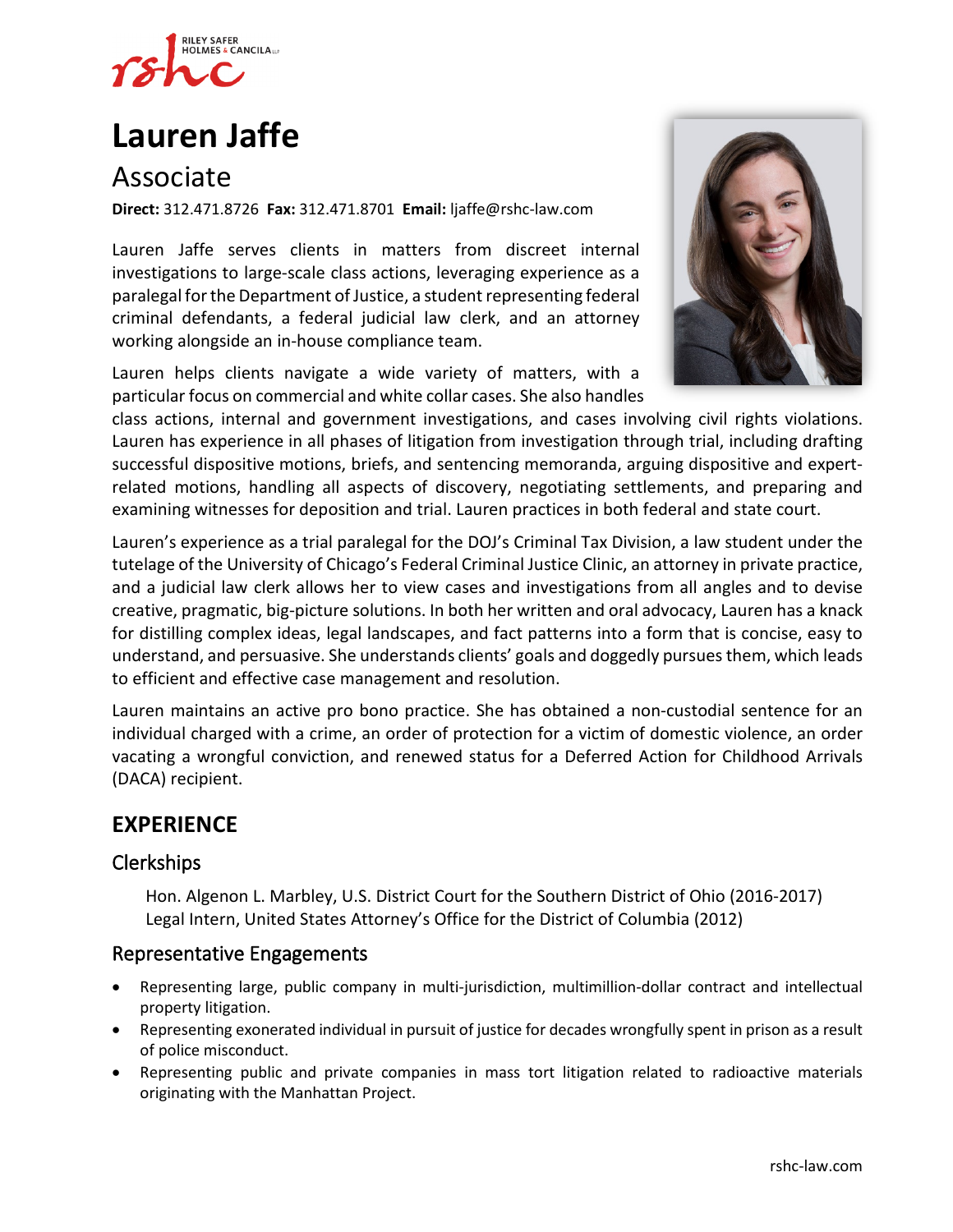

- Obtained probationary sentence for individual charged with conspiracy to commit bribery and wire fraud in connection with a scheme involving bribes paid to political officials in exchange for lucrative contracts.
- Defended manufacturer in multimillion-dollar product liability lawsuit resulting in favorable settlement during trial.
- Prosecuted breach of contract action for public utility company through federal bench trial.
- Obtained favorable settlement for client accused in shareholder action of breaching fiduciary duties to two companies he co-owned and managed.
- Integral team member of pharmaceutical company compliance team investigating and resolving allegations of employee misconduct.

# **CREDENTIALS**

#### Education

University of Chicago Law School, J.D., 2014, *with honors*

Three-Year Andrew D. and Eleanor C. Collins Merit Scholarship Recipient

Federal Criminal Justice Clinic, Student Member

Research Assistant, Criminal Law

Law Student Association, Vice President, Secretary

Women's Mentoring Program, Co-Chair

Chicago Inn of Court, Student Member

Washington University, B.A., French and Political Science, 2009, *with honors* CALI Award from the Law School Pi Sigma Alpha Dean's List Institut d'Etudes Politiques, Toulouse, France, Spring 2008

#### Bar Admissions

Illinois

U.S. Court of Appeals for the Sixth Circuit

- U.S. Court of Appeals for the Seventh Circuit
- U.S. District Court for the Central District of Illinois
- U.S. District Court for the Northern District of Illinois
- U.S. District Court for the Southern District of Ohio
- U.S. District Court for the Eastern District of Michigan
- U.S. District Court for the Eastern District of Missouri

#### Professional Memberships

American Bar Association Chicago Bar Association

#### Honors & Awards

Best Lawyers: Ones to Watch (Criminal Defense: White-Collar and Mass Tort Litigation / Class Actions-Defendants), *Best Lawyers*® (2020-2021)

Illinois Emerging Lawyer in Class Action/Mass Tort Defense and Commercial Litigation Law, *Law Bulletin Media Leading Lawyers* (2021)